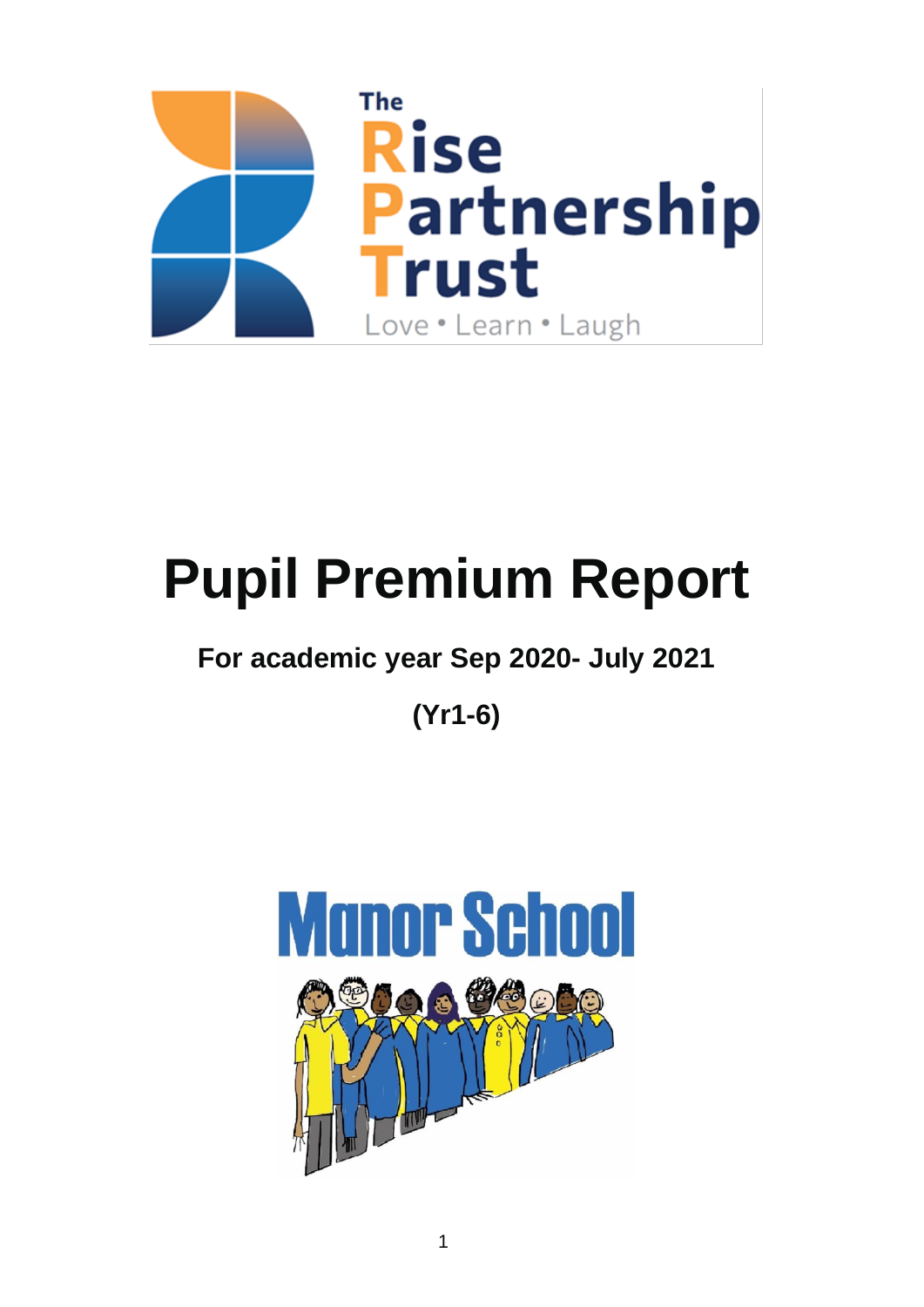# **Pupil premium report**

This report details Manor School's use of pupil premium funding to help improve the attainment of our disadvantaged pupils.

## **School overview 2020-2021**

| <b>Detail</b>                                                       | <b>Data</b>         |  |
|---------------------------------------------------------------------|---------------------|--|
| School name                                                         | <b>Manor School</b> |  |
| Number of pupils in school                                          | 198                 |  |
| Proportion (%) of pupil premium eligible pupils                     | 45.9%               |  |
| Academic year/years that our current pupil premium report<br>covers | 2020/2021           |  |
| Date this statement was published                                   | December 2021       |  |
| Date on which it will be reviewed                                   | <b>July 2022</b>    |  |
| Statement authorised by                                             | Steven Thompson     |  |
|                                                                     | Head teacher        |  |
| Pupil premium lead                                                  | Angela Boast        |  |
| Governor / Trustee lead                                             | Zainab Ahmed        |  |

## **Funding overview 2020-2021**

| <b>Detail</b>                                                                                                                       | <b>Amount</b> |
|-------------------------------------------------------------------------------------------------------------------------------------|---------------|
| Pupil premium funding allocation for the year 2020-21                                                                               | £121,050      |
| Pupil premium funding carried forward from previous<br>years (enter £0 if not applicable)                                           | £0            |
| Budget for the academic year 2021-22                                                                                                | £106,255      |
| If your school is an academy in a trust that pools this<br>funding, state the amount available to your school this<br>academic year |               |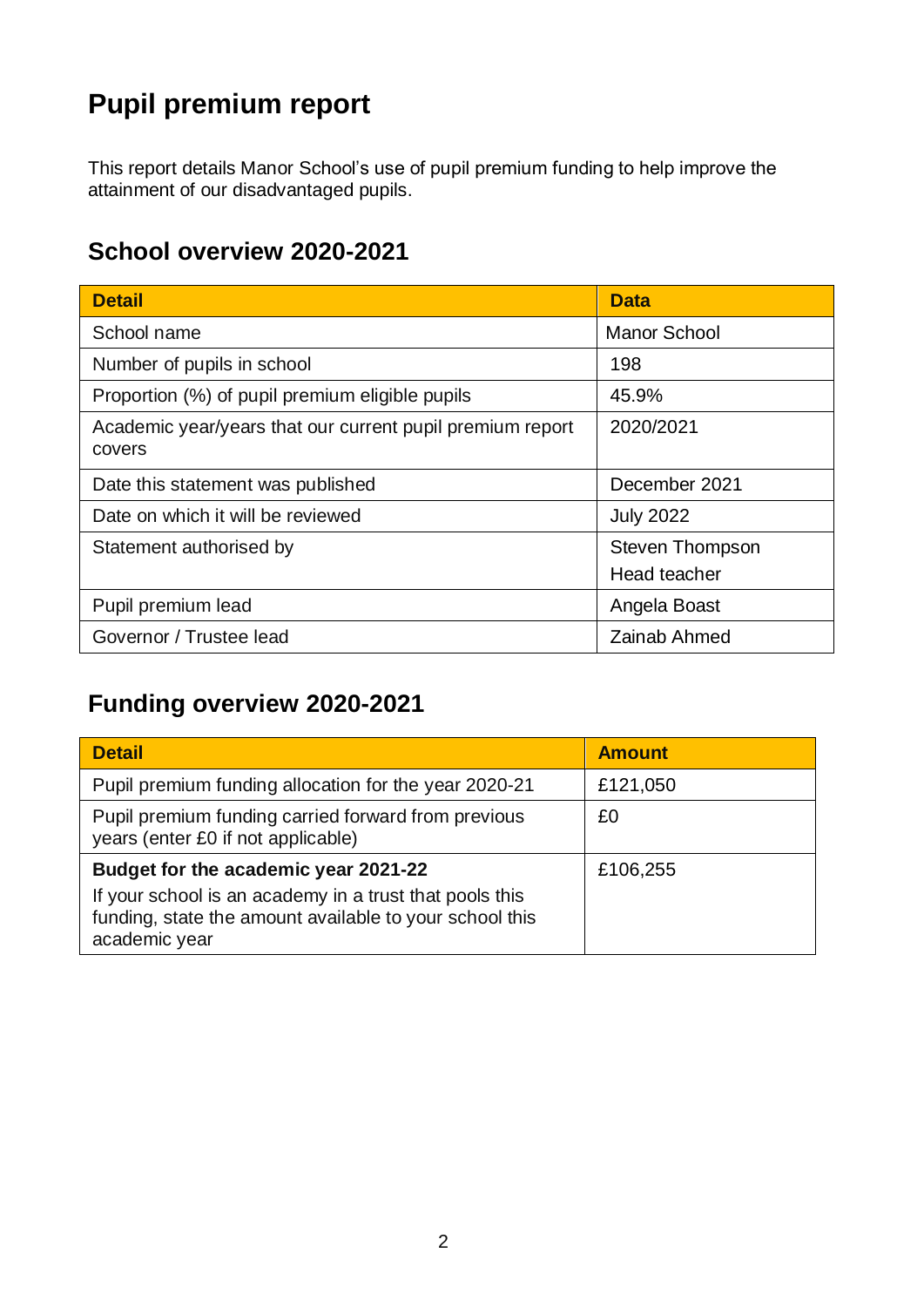### **Use of Yr1-6 Pupil Premium for 2020-21**

#### **Introduction**

The pupil premium is a Government initiative that provides extra money for vulnerable pupils. Vulnerable pupils are identified as those who are in receipt of free school meals, looked after children and children who have a parent working for the armed services.

Schools may use their data to decide how best to spend this money. The money must be spent on *'narrowing the gap'* between pupils who have been identified as vulnerable in comparison to those who have not. Schools will be accountable for their performance and must report this on all aspects of Pupil Premium Spending.

#### What will we receive?

In the Year 2020-21, 90 pupils who receive free school meals were eligible to receive £1,345 Pupil Premium Funding. This represented 46% of our pupils and the school received **£121,050** for these pupils

Across Years 1- 6, this was 80 pupils and 46% of the cohort and the total funding allocated was therefore **£107,600**

#### How we spent the money?

| <b>Pupil Premium</b><br>to be used for                                                                                                               | <b>Amount</b><br>allocated                    | Num-<br>ber of<br>pupils<br>eligible | <b>Brief sum-</b><br>mary of the<br><b>intervention</b>                                                                                                                    | <b>Intended</b><br>outcomes                                                                                                                                                | <b>Monitor-</b><br>ing                                                                                                       | <b>Actual im-</b><br>pact                                                                                                                                                                            |
|------------------------------------------------------------------------------------------------------------------------------------------------------|-----------------------------------------------|--------------------------------------|----------------------------------------------------------------------------------------------------------------------------------------------------------------------------|----------------------------------------------------------------------------------------------------------------------------------------------------------------------------|------------------------------------------------------------------------------------------------------------------------------|------------------------------------------------------------------------------------------------------------------------------------------------------------------------------------------------------|
| <b>Additional PPA</b><br>time for class<br>teachers (made<br>available<br>through spe-<br><b>cialist HLTA</b><br>and tutor / mu-<br>sic / PE cover). | £44,600<br>projected                          | All PP<br><b>Pupils</b>              | All class<br>based teach-<br>ers received<br>additional<br>PPA time to<br>plan prepare<br>deliver moni-<br>tor specific<br>interventions<br>for Pupil Pre-<br>mium Pupils. | For the gap<br>between<br>progress of<br>Pupil Premi-<br>um Pupils<br>and Non Pu-<br>pil Premium<br>pupils to be<br>narrowed in<br>reading and<br>writing and<br>numeracy. | Reading,<br>Writing and<br>Numeracy<br>data<br><b>Pupil Pro-</b><br>gress<br>Meeting<br>minutes<br>Pupil Pro-<br>gress Plans | Pupils in<br>receipt of<br>Pupil Premi-<br>um have<br>made better<br>progress<br>than those<br>not in receipt<br>of Pupil<br>Premium in<br>Reading,<br>Writing, Nu-<br>meracy and<br>PSHE.           |
| <b>Elklan language</b><br>development<br>training                                                                                                    | £3,800<br>$(-£440$<br>EYFS con-<br>tribution) | <b>80 PP</b><br><b>Pupils</b>        | 10 week<br>course for<br>teachers to<br>gain under-<br>standing of<br>language de-<br>velopment<br>and apply<br>strategies in<br>class to sup-<br>port pupils.             | For pupils<br>communica-<br>tion skills to<br>improve. Pu-<br>pils to meet /<br>exceed<br>speaking and<br>listening tar-<br>gets.                                          | Course-<br>work tasks<br>SP/LIS<br>data<br>Pupil Pro-<br>gress<br>Meeting<br>minutes<br>Pupil Pro-<br>gress Plans            | <b>Pupils in</b><br>receipt of<br><b>Pupil Premi-</b><br>um have<br>made more<br>progress<br>than those<br>not in receipt<br>of Pupil<br><b>Premium in</b><br><b>Speaking</b><br>and Listen-<br>ing. |
| <b>Makaton /PECS</b><br>training and<br>resources for<br>staff                                                                                       | £3,600<br>$(-£440$<br>EYFS con-               | 80 PP<br>pupils                      | 8 week<br>course to train<br>staff to use<br>Stages of                                                                                                                     | For pupils<br>communica-<br>tion skills to<br>$im-$                                                                                                                        | SP/LIS<br>data<br>Pupil Pro-                                                                                                 | As above                                                                                                                                                                                             |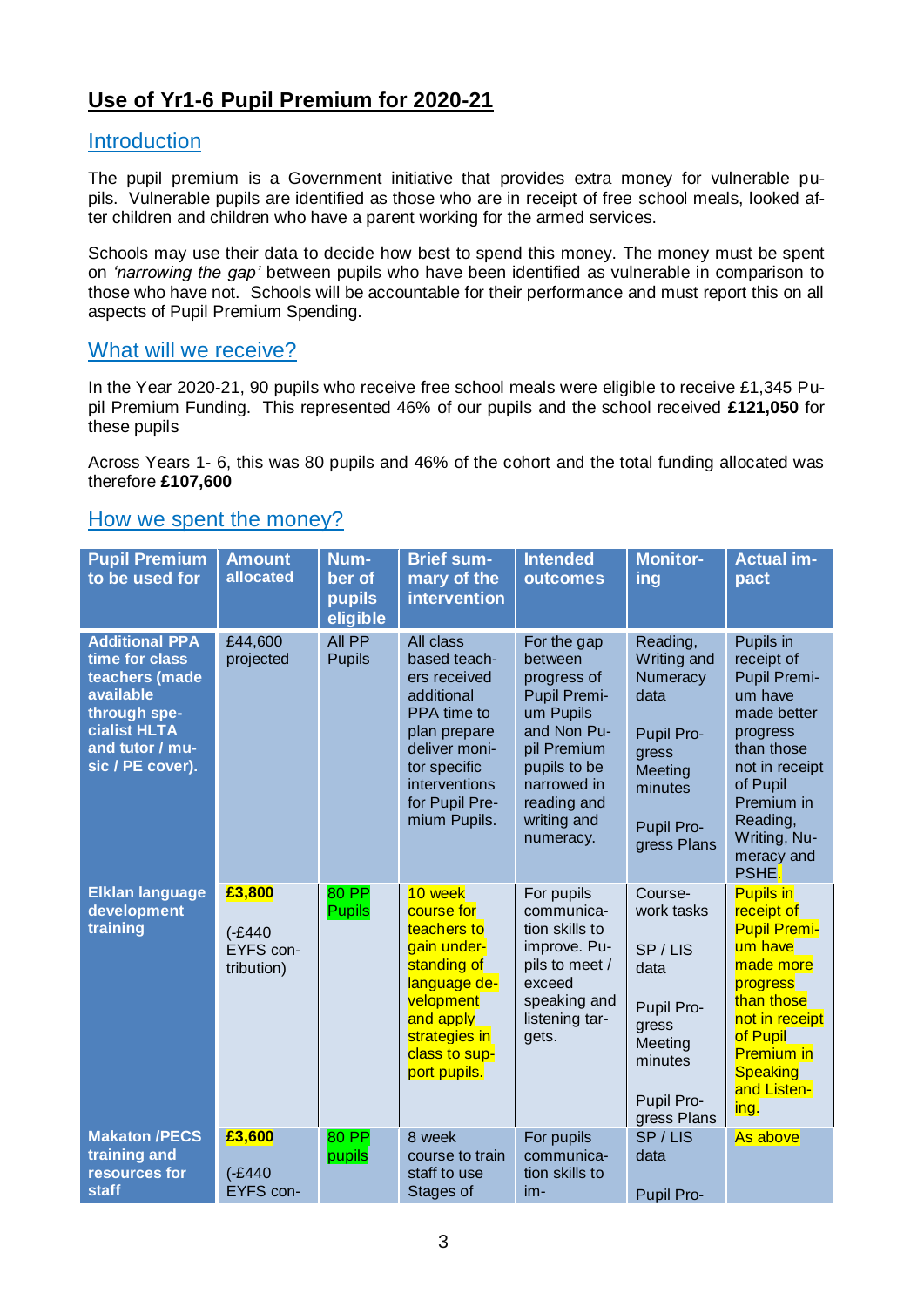|                                                                                                          | tribution)                           |                                    | <b>Makaton Sign</b><br>correctly to<br>support pupils<br>to gain com-<br>munication<br>skills.                                                                                                                | prove. Pu-<br>pils to meet /<br>exceed<br>speaking and<br>listening tar-<br>gets.                   | gress<br>Meeting<br>minutes<br>Pupil Pro-<br>gress Plans                                                                                                                       |                                                                                                                                                                                                                     |
|----------------------------------------------------------------------------------------------------------|--------------------------------------|------------------------------------|---------------------------------------------------------------------------------------------------------------------------------------------------------------------------------------------------------------|-----------------------------------------------------------------------------------------------------|--------------------------------------------------------------------------------------------------------------------------------------------------------------------------------|---------------------------------------------------------------------------------------------------------------------------------------------------------------------------------------------------------------------|
| <b>Makaton / PECS</b><br>training and<br>resources for<br>parents                                        | 4 x ses-<br>sions at<br><b>MSEYC</b> | $12$ PP<br>pupils                  | details TBC                                                                                                                                                                                                   |                                                                                                     |                                                                                                                                                                                | <b>Parent sur-</b><br>vey                                                                                                                                                                                           |
| 4 <sup>th</sup> speech and<br>language thera-<br>pist<br>(part funded)                                   | £24,000                              | All PP<br>pupils                   | Enhanced<br><b>Blocks of</b><br>therapy pro-<br>vided for Pupil<br>Premium pu-<br>pils                                                                                                                        | To promote<br>speech and<br>language<br>development                                                 | SP/LIS<br><b>DATA</b><br><b>Pupil Pro-</b><br>gress<br>Meeting<br>minutes<br><b>Pupil Pro-</b><br>gress Plans                                                                  | As above                                                                                                                                                                                                            |
| <b>Edu Visits</b>                                                                                        | n/a                                  | <b>AII PP</b><br>pupils            | <b>Access to a</b><br>broad and<br><b>balanced cur-</b><br>riculum and<br>experiences<br>that support<br>learning.                                                                                            | For pupils to<br>attend trips.                                                                      | <b>Attendance</b>                                                                                                                                                              | <b>Uptake of</b><br>pupil visits<br>was 100%<br>for pupil<br>premium<br>pupils in the<br>autumn<br>term                                                                                                             |
| <b>Family Link</b><br>work<br>(2 practition-<br>ers)<br>+ Therapists<br>termly calls                     | £28,400                              | 80 PP<br><b>Pupils</b><br>eligible | Priority to Pu-<br>pil Premium<br>families<br><b>Additional</b><br>calls by family<br>team and<br>therapists to<br>support fami-<br>lies through-<br>out the year                                             | For pupils to<br>develop so-<br>cially appro-<br>priate behav-<br>jour.                             | <b>PSHE Data</b><br>Pupil Pro-<br>gress<br>Meeting<br>minutes<br><b>Pupil Pro-</b><br>gress Plans<br>Portage<br>reports &<br><b>EHA</b> meet-<br>ings and<br>applica-<br>tions | <b>Pupils in</b><br>receipt of<br><b>Pupil Premi-</b><br>um have<br>made better<br>progress<br>than those<br>not in receipt<br>of Pupil<br>premium in<br><b>PSHE.</b>                                               |
| Covid-19 Clo-<br>sure Additional<br>resources for<br>pupils including<br>transport and<br>delivery costs | 3,200                                | All PP<br><b>Pupils</b><br>offered | Additional<br>resources<br>provided for<br>pupils includ-<br>ing: Home<br>learning<br>packs, fold-<br>ers, pens<br>crayons, felt<br>tips, play<br>dough, wipe-<br>able books /<br>boards scis-<br>sors, corn- | To support<br>home learn-<br>ing in line<br>with the dis-<br>tanced learn-<br>ing arrange-<br>ments | Ongoing<br>monitoring<br>to monitor<br>use and<br>offer new<br>resources<br>as needed                                                                                          | <b>Parents re-</b><br>ported good<br>use of these<br>resources to<br>support their<br>children with<br>access to<br>learning,<br>better sen-<br>sory regula-<br>tion man-<br>agement<br>and overall<br>better well- |